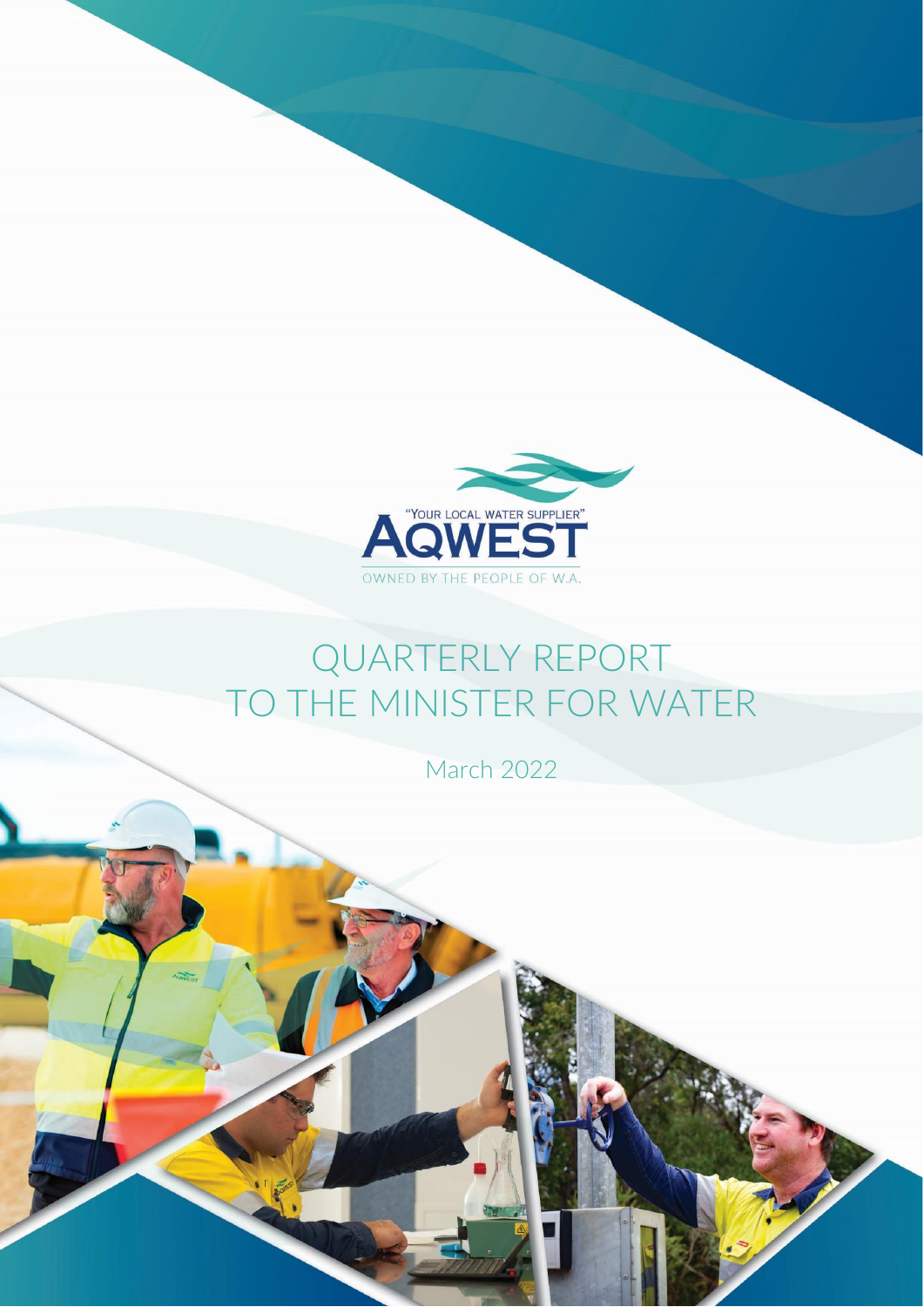

## Financial outcomes (\$'000s)

|                                                                      | 2021/22<br><b>Budget</b> | 9 months to 31 March 2021 |                              |                              |                                         |
|----------------------------------------------------------------------|--------------------------|---------------------------|------------------------------|------------------------------|-----------------------------------------|
|                                                                      | Full<br>Year             | Actual<br>to 31 Mar       | <b>Forecast</b><br>to 30 Jun | <b>Forecast</b><br>to Budget | <b>Last Year</b><br>actual to<br>31 Mar |
| Total operating revenue (a)                                          | 17,280                   | 14,143                    | 17,473                       | 193                          | 13,220                                  |
| Less: direct operating expenses                                      | 10,932                   | 7,933                     | 10,981                       | (41)                         | 7,137                                   |
| Less: depreciation (b)                                               | 3,035                    | 2,624                     | 3,484                        | 449                          | 2,311                                   |
| Earnings before interest, tax, and developer<br>contributions (EBIT) | 3,313                    | 3,586                     | 3,098                        | (215)                        | 3,772                                   |
| Less: interest expense                                               | 118                      | 78                        | 103                          | (15)                         | 115                                     |
| Add: developer contributions (c)                                     | 2,522                    | 367                       | 531                          | (1,991)                      | 460                                     |
| Operating profit/(loss) before tax and dividend                      | 5,717                    | 3,875                     | 3,526                        | (2, 191)                     | 4,117                                   |
| Less: income tax expense                                             | 1,687                    | 1,550                     | 1,410                        | (277)                        | 1,070                                   |
| Less: dividend (d)                                                   | $\overline{a}$           |                           |                              |                              | 2,110                                   |
| Operating profit/(loss) after tax and dividend                       | 4,030                    | 2,325                     | 2,116                        | (1,914)                      | 937                                     |
|                                                                      |                          |                           |                              |                              |                                         |
| Capital expenditure (e)                                              | 18,464                   | 5,354                     | 10,407                       | (8,056)                      | 3,768                                   |
| Borrowings taken (repaid) (f)                                        | 4,773                    | (606)                     | (808)                        | (5,581)                      | (576)                                   |
| Net debt (f)                                                         | 6,949                    |                           |                              |                              |                                         |

## Net accrual to Government (\$'000s)

| Income tax equivalent            | 1.687                    | 1.550             | 1.410                    | (277) | 1.070 |
|----------------------------------|--------------------------|-------------------|--------------------------|-------|-------|
| Local Government rate equivalent | 86                       | $\qquad \qquad -$ | 89                       |       |       |
| Dividends provided (e)           | $\overline{\phantom{a}}$ | $\qquad \qquad -$ | $\overline{\phantom{a}}$ |       | 2.110 |
| Operating subsidy                | (798)                    | (457)             | (856)                    | (58)  | (430) |
| Net accrual to Government        | 975                      | 1,093             | 643                      | (332) | 2,750 |

- a) The budget included \$511,000 of potable water sales based on advice provided by Main Roads WA for the construction of the Bunbury Outer Ring Road. Recently informed this is unlikely to occur.
- b) Historical depreciation discrepancy corrected in 2020/21 financial statements and resulting in additional depreciation previously not budgeted for.
- c) Budget included a provisional \$2.25 million contribution from Main Roads WA to be used for the Bunbury Water Resource Recovery Scheme (BWRRS). This is unlikely to occur in 2021/22.
- d) Dividend to be retained as per Government directive.
- e) Updated project schedule for the BWWRS, expenditure shifted into 2022/23.
- f) Due to delays in the project schedule for the BWWRS and the receipt of an equity contribution to fund this, no new borrowings will be required prior to 30 June 2022.